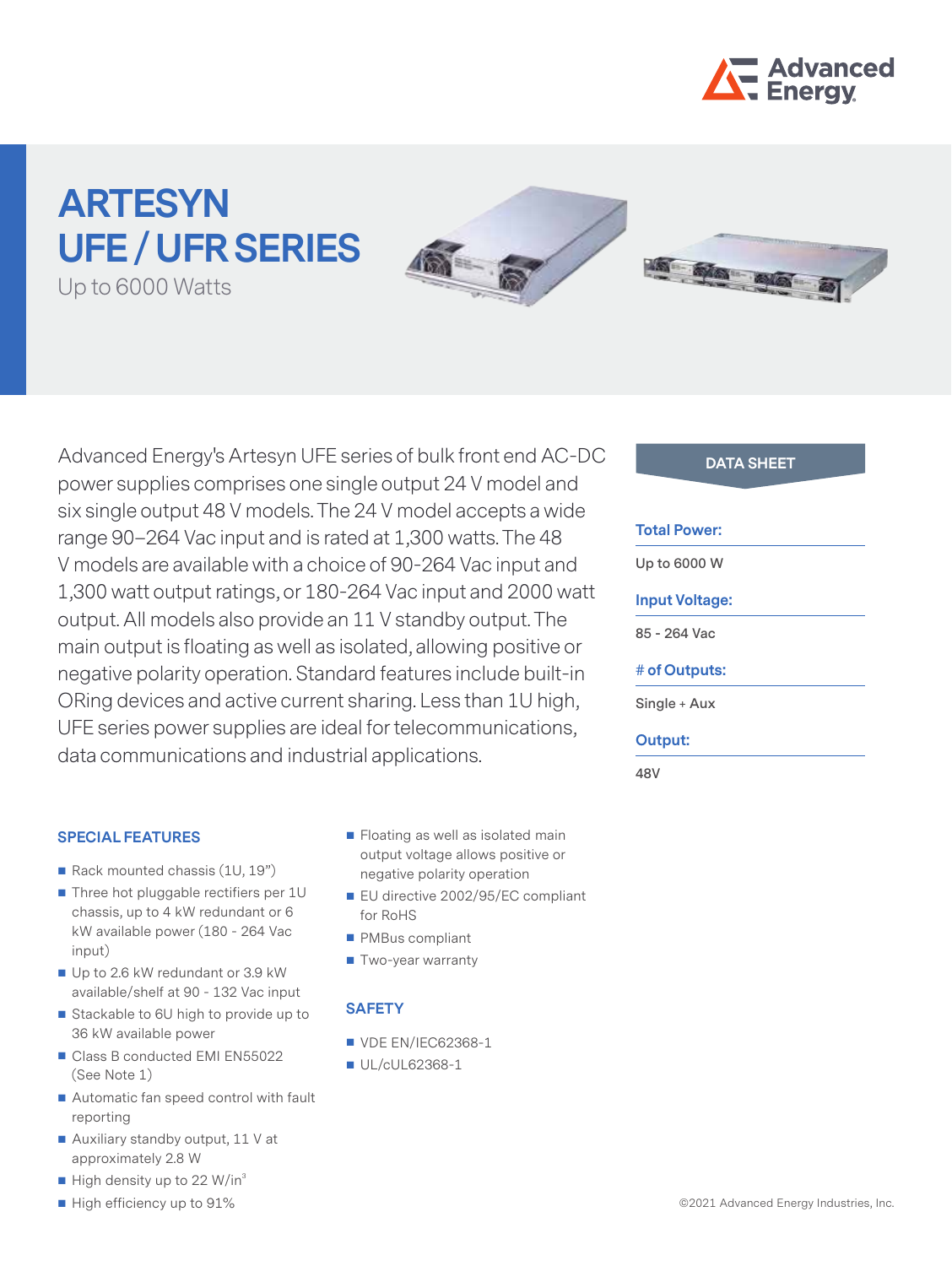# **ELECTRICAL SPECIFICATIONS**

| Input                                                              |                                                  |                                                      |
|--------------------------------------------------------------------|--------------------------------------------------|------------------------------------------------------|
| Output power                                                       | Main output<br>Auxiliary output                  | See Table 1<br>11 V ± 15%, 2,875 W                   |
| Line regulation                                                    | Low line to high line                            | $± 0.15%$ max.                                       |
| Load regulation (active share mode)                                | Full load to minimum load                        | $± 0.15%$ max.                                       |
| Turn-on delay                                                      | (See Note 4)                                     | $5.0$ s max.                                         |
| Ambient temperature co-efficient                                   | At full load, min. Vin                           | $± 0.005\% / °C$                                     |
| Voltage adjustability:<br>Adjustable PMBus command<br>(See Note 6) | 48 Vout                                          | 42 - 57 Vdc                                          |
| Output setpoint accuracy                                           |                                                  | ± 0.5%                                               |
| Default output voltage:<br>Setting 25 °C                           | 48 Vout (active default)                         | 48 V ± 0.5% @ 41 A                                   |
| Voltage droop:<br>(Operation set PMBus command)                    | 48 Vout                                          | 80.6 mV / A $\pm$ 3.0% from 10 A up to power limit   |
| Total error band                                                   | -40 $^{\circ}$ C to +70 $^{\circ}$ C, FL range   | $± 1.0\%$ max.                                       |
| Overshoot/undershoot                                               | Mian output @ turn-on/off                        | $0\% / 0\%$                                          |
| Ripple and noise (20 MHz)                                          | Main output, -5 °C and above<br>Auxiliary output | 500 mV pk-pk, 150 mV rms<br>400 mV pk-pk, 150 mV rms |
| Dynamic regulation (except droop mode)                             | Peak dev., 25% load step<br>Recovery time        | 2.5% max.<br>1 ms max.                               |
| Current sharing (See Note 3)                                       | $(11-12)$ / ILIMIT x 100                         | $± 15%$ max.                                         |

# **DOCUMENTATION**

| Appendix A | UFR6000 Platform Specification                              |
|------------|-------------------------------------------------------------|
| Appendix B | Application Note 210: I <sup>2</sup> C Serial Bus Interface |
| Appendix C | Application Note 211: PMBus Commands                        |
| Appendix D | Application Note 212: Feature, Functions, EMC and Safety    |
| Appendix E | Technical Reference - Rack and Unit Notes                   |
| Appendix F | Application Note: Rack and Unit Connections                 |

All specifications are typical at nominal input, full load at 25 °C ambient unless otherwise stated.

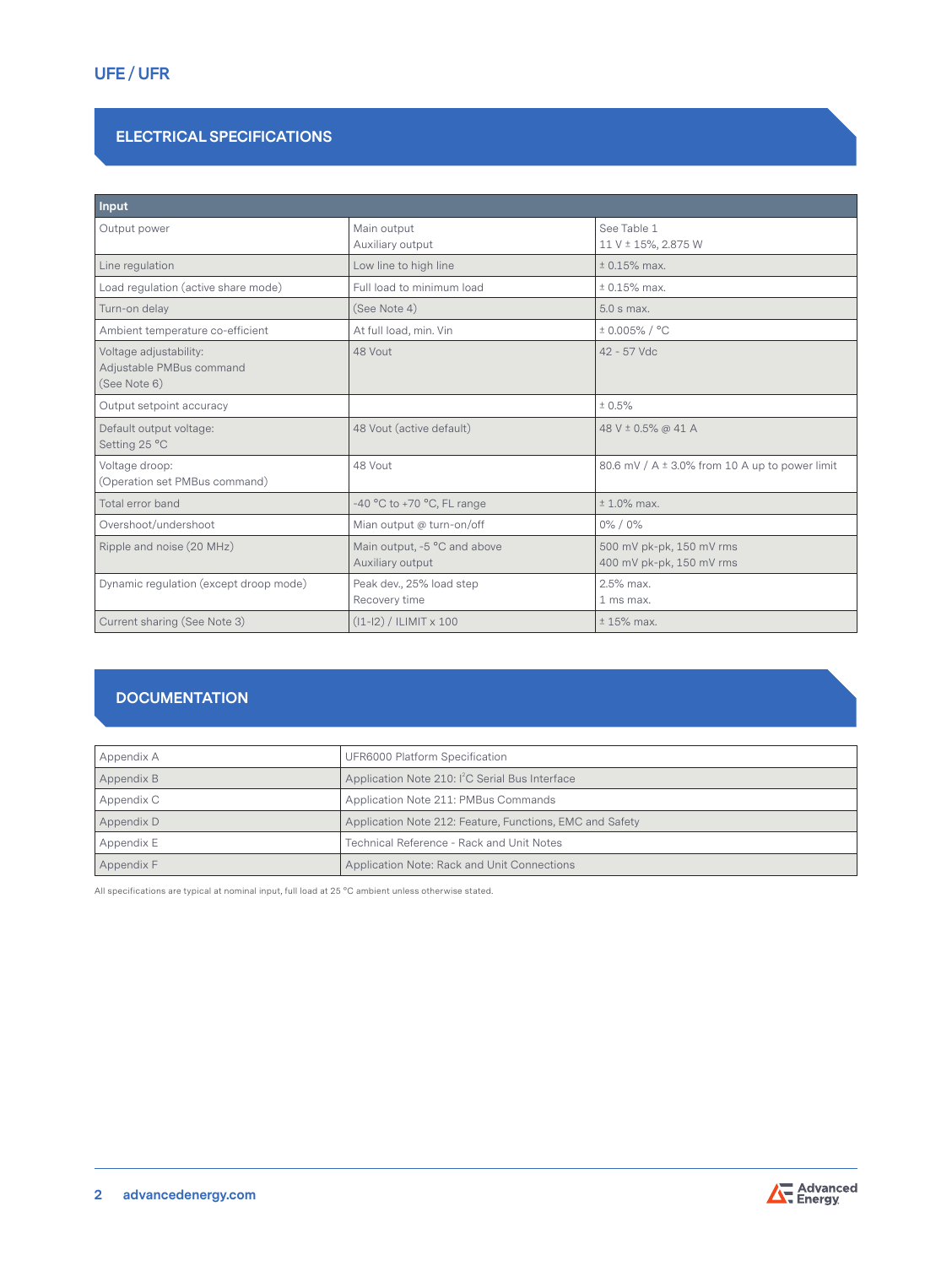# **UFE / UFR**

### **ELECTRICAL SPECIFICATIONS**

| Input                                |                                                            |                                            |  |
|--------------------------------------|------------------------------------------------------------|--------------------------------------------|--|
| Input voltage range<br>(See Note 2)  |                                                            | 88 - 264 Vac<br>176 - 264 Vac              |  |
| Input frequency range                |                                                            | $47 - 63$ Hz                               |  |
| Input current                        |                                                            | 15 A max.                                  |  |
| Ground leakage current               | AC to safety ground                                        | 2 mA max                                   |  |
| Input fuse (internal)                | Both lines fused                                           | 30 A                                       |  |
| Power factor                         | 50 to 100% load                                            | 0.98                                       |  |
| Undervoltage lockout<br>(Power up)   | High line range<br>Wide line range                         | 176 Vac max.<br>88 Vac max.                |  |
| Undervoltage lockout<br>(Power down) | High line range                                            | 162 Vac min.<br>LED warning @ 176 V max.   |  |
|                                      | Wide line range                                            | 76 Vac min.<br>LED warning @ 88 V max.     |  |
| <b>General Specifications</b>        |                                                            |                                            |  |
| Electrical insulation                | Input/output<br>Input/chassis                              | 3000 Vac / 4242 Vdc<br>1500 Vac / 2121 Vdc |  |
| Switching frequency                  | Fixed                                                      | 450 kHz                                    |  |
| Approvals and standards              |                                                            | <b>VDE EN/IEC62368-1</b><br>UL/cUL62368-1  |  |
| Weight                               |                                                            | 5.5 lbs                                    |  |
| Hold-up time                         | 48 Vout at rated output power                              | 20 ms min.                                 |  |
| MTBF $(@25 °C)$                      | Telcordia SR-332 Issue 1                                   | 279,069 hours                              |  |
| Acoustical noise                     | Over all conditions<br>25 °C ambient at rated output power | 71 dB max.<br>58 dB typ.                   |  |
| <b>EMC</b>                           |                                                            |                                            |  |
| Conducted emissions                  | EN55022, FCC part 15                                       | Class B (when installed in system)         |  |
| Immunity                             |                                                            |                                            |  |
| - Harmonic current                   | EN61000-3-2                                                | Compliant                                  |  |
| - ESD air/contact                    | EN61000-4-2                                                | Level 3                                    |  |
| - Surge                              | EN61000-4-5                                                |                                            |  |
| - Fast transients                    | EN61000-4-4                                                | Level 3                                    |  |
| - Flicker                            | EN61000-3-3                                                | Compliant                                  |  |
| - Magnetic field                     | EN61000-4-8                                                | Compliant                                  |  |
| - Radiated immunity                  | EN61000-4-3                                                | Level 3                                    |  |
| - Conducted immunity                 | EN61000-4-6                                                | Level 3                                    |  |

Notes:

1. Final EMI performance is system/shelf dependent. 2. Auto ranging sets power limit based on input voltage at turn on.

3. The difference in output current among any two rectifiers operating in parallel does not exceed a value equal to 15% of the rated current limit. This specification applies for operation with any output current from no load to 110% of maximum.

4. Maximum 15 minute warm up time at light loads below -15 °C. See Application Note 212 for cold start timing data.

5. For operation above 1,524 m (5,000 ft), maximum operation temperature is derated by 2 °C per 305 m (1,000 ft).

6. Output voltage can be modified on the fly between 42-57V (48V model) PMBus command.

7. Unit and rack are conformal coated.

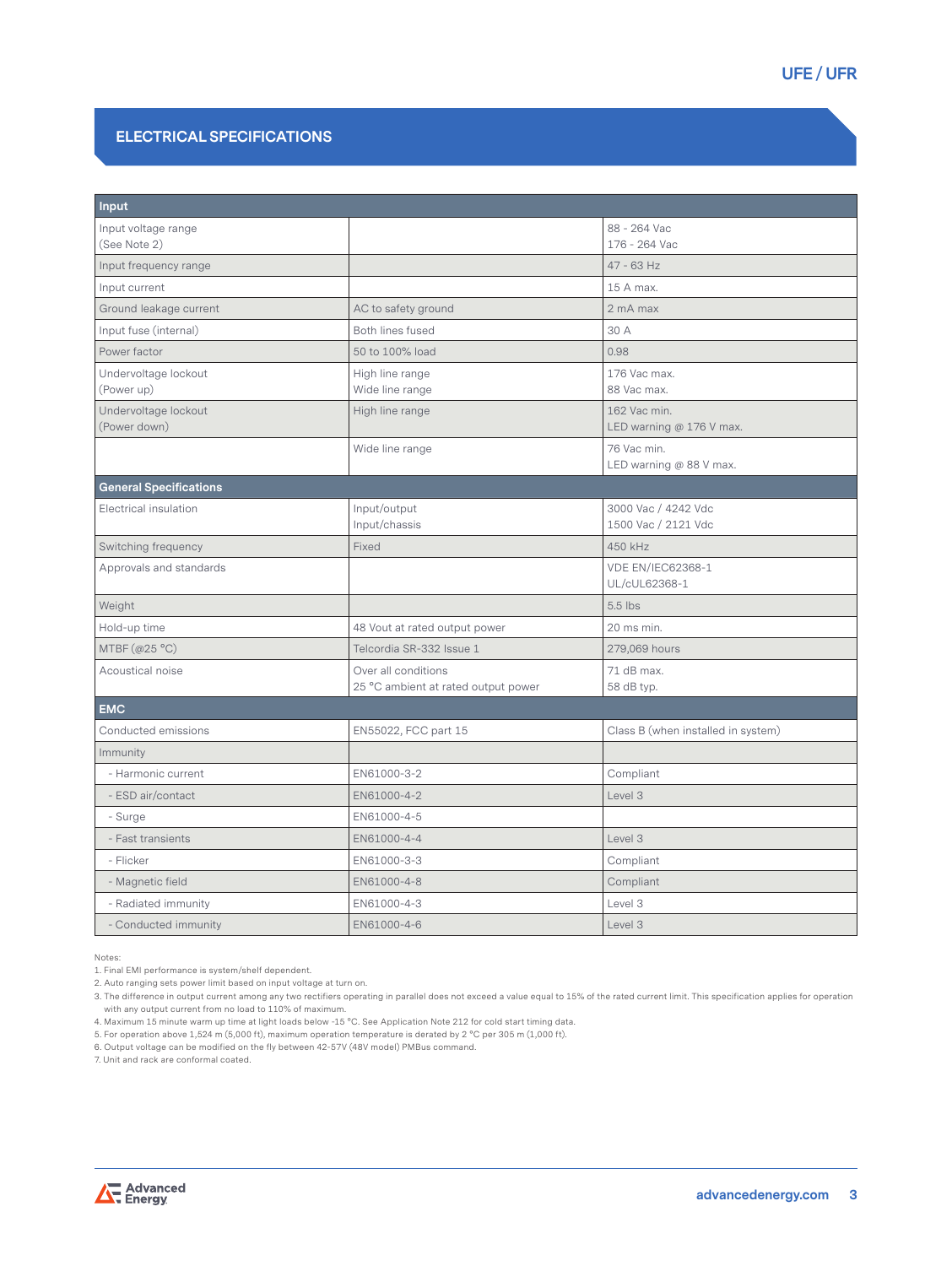# **ENVIRONMENTAL SPECIFICATIONS**

| Thermal performance<br>(See Note 4 and derating curves) | Operating<br>Non-operating                                       | $-33$ °C to $+70$ °C<br>$-40$ °C to $+100$ °C |
|---------------------------------------------------------|------------------------------------------------------------------|-----------------------------------------------|
|                                                         | Cold start                                                       | $-40$ °C                                      |
| Relative humidity (non-condensing)                      | Operating<br>Non-operating                                       | Up to 80%<br>Up to 95%                        |
| Altitude<br>(See Note 5)                                | Operating<br>Non-operating                                       | 10,000 feet max.<br>35,000 feet max.          |
| Vibration                                               | Operating<br>Non-operating                                       | 1.0 G peak<br>1.5 G peak                      |
| Shock                                                   | Operating<br>Non-operating                                       | 10 G peak / 11 ms<br>40G peak / 11 ms         |
| Protection                                              |                                                                  |                                               |
| Power limit (Vo > Vout min.)                            |                                                                  | $±$ Rated power +15% / -0%                    |
| Current limit                                           | Constant current limiting - brickwall: Vo <sup>2</sup> Vout min. | $±$ limit, $±$ 8%                             |
| Short circuit                                           | Hiccup mode at<br>$Vo < 40$ Vdc                                  | 200 ms on / 1/8 s off                         |
| Overvoltage                                             | Output shutdown<br>Latching after 1 retry                        | 60 V max.                                     |
| Thermal                                                 | Self protecting                                                  | Non-latching                                  |
| OR-ing fault (See Note 7)                               | Tested via I <sup>2</sup> C or PMBus                             | LED alarm (by read) in case of OR-ing fault   |
| <b>Communication Monitoring Readout Accuracy</b>        |                                                                  |                                               |
| Current                                                 | Valid from 15% to max. load                                      | ± 15%                                         |
| Voltage                                                 | Measured before output OR-ing                                    | ± 5%                                          |
| Temperature                                             | Measured internal output OR-ing                                  | ± 5 °C                                        |
| Hours counter                                           |                                                                  | $± 36$ s/hours approx.                        |

# **MODULE ORDERING INFORMATION**

| <b>Model Number</b> | <b>Rated Output</b><br><b>Power</b> |      | <b>Output Voltage</b><br>Output<br><b>Vout</b><br>Current (min) |    | <b>Power Limit</b><br>$+15\%$ / -0% | Line range at<br>Turn-on | <b>Operating</b><br>Line Range | <b>Current Limit</b><br>$($ Vout $)$ < Vout |
|---------------------|-------------------------------------|------|-----------------------------------------------------------------|----|-------------------------------------|--------------------------|--------------------------------|---------------------------------------------|
|                     |                                     | Min  | <b>Max</b>                                                      |    | Vout (min)                          | (Auto Ranging)           |                                | (min)                                       |
|                     | 1300W                               | 42 V | 57 V                                                            | 0A | 1300 W                              | 90 - 264 Vac             | 33 A                           | 33 A                                        |
| UFE2000-96S48PDMJ   | 2000 W                              | 42 V | 57 V                                                            | 0A | 2000 W                              | 180 - 264 Vac            | 52 A                           | 52 A                                        |

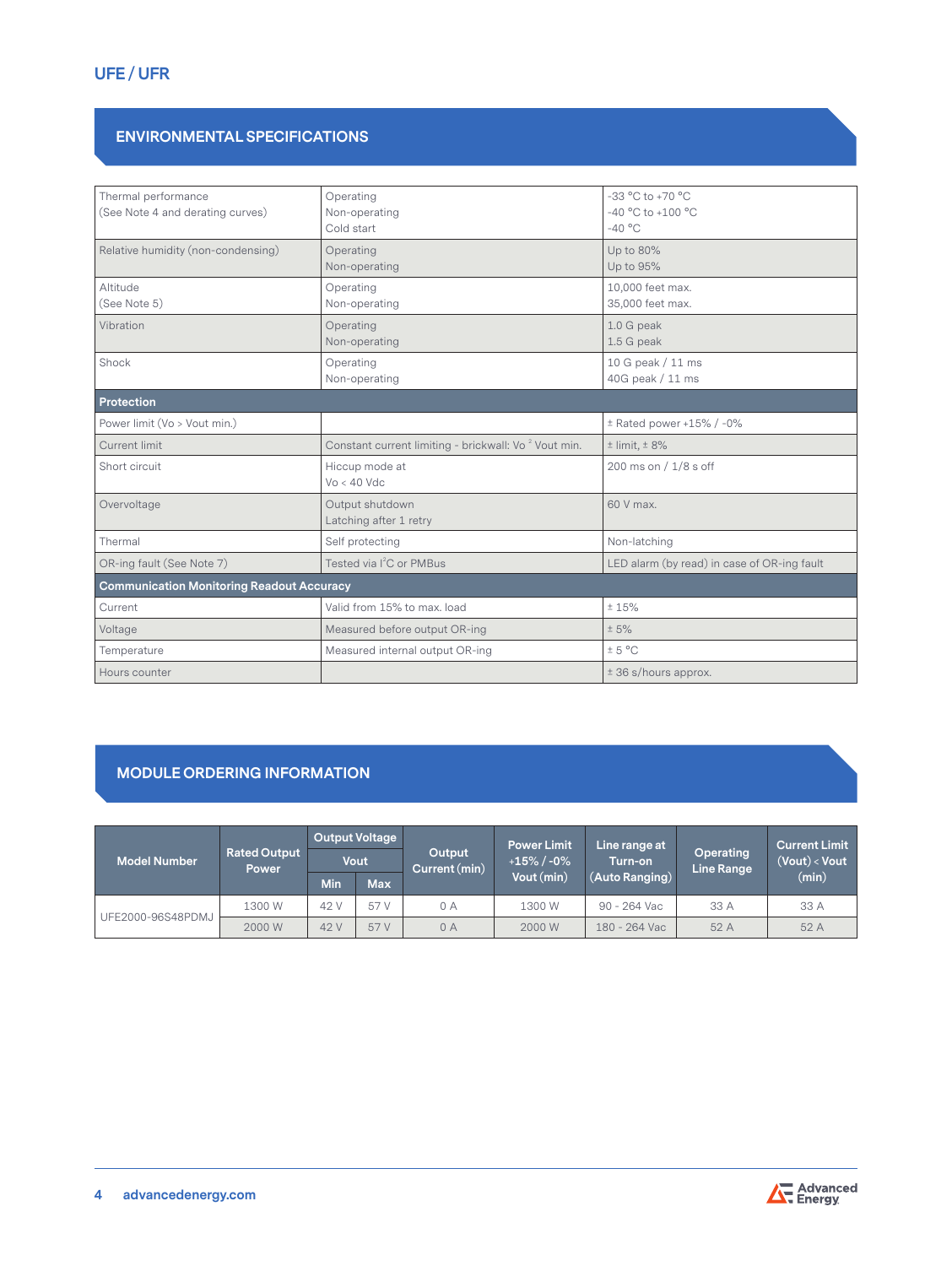# **RACK ORDERING INFORMATION**

| <b>Rack Model Number</b> | <b>Hot Plug Interface</b> | Number of Power Modules per Pack |
|--------------------------|---------------------------|----------------------------------|
| <b>UFR6000-00MJ</b>      | Yes.                      |                                  |
| UFR6000PJ                | Blank panel               |                                  |

# **PART NUMBER SYSTEM WITH OPTIONS**

| Product<br>Family                 | <b>Rated Output</b><br>Power       | Input<br>Range                          | Standard<br>Compliance                   | Type of<br>Output | Output<br>Voltage          | Comm Type                                                                     | Option Code                                                                            | Special<br>Modification | <b>RoHS</b><br>Compliance                 |
|-----------------------------------|------------------------------------|-----------------------------------------|------------------------------------------|-------------------|----------------------------|-------------------------------------------------------------------------------|----------------------------------------------------------------------------------------|-------------------------|-------------------------------------------|
| UFE                               | 2000                               | 9                                       | 6                                        | S                 | 48                         | P                                                                             | D                                                                                      | M                       | J                                         |
| $UFE =$<br>Universal<br>front end | $1300 = 1300 W$<br>$2000 = 2000 W$ | $9 =$<br>Universal<br>Input with<br>PFC | $6 = UL/CSA/$<br><b>VDE Class</b><br>A/B | $S =$ Single      | $24 = 24 V$<br>$48 = 48$ V | $C1 = l^2C$ serial<br>communication<br>$P = PMBus$<br>serial<br>communication | $None =$<br>Active Ishare<br>$D = Droom$<br>Ishare<br>$HD = PS$<br>Enable HI/<br>Droop | $M = Motorola$          | $J = Pb$ free<br>(RoHS 6/6)<br>compliant) |

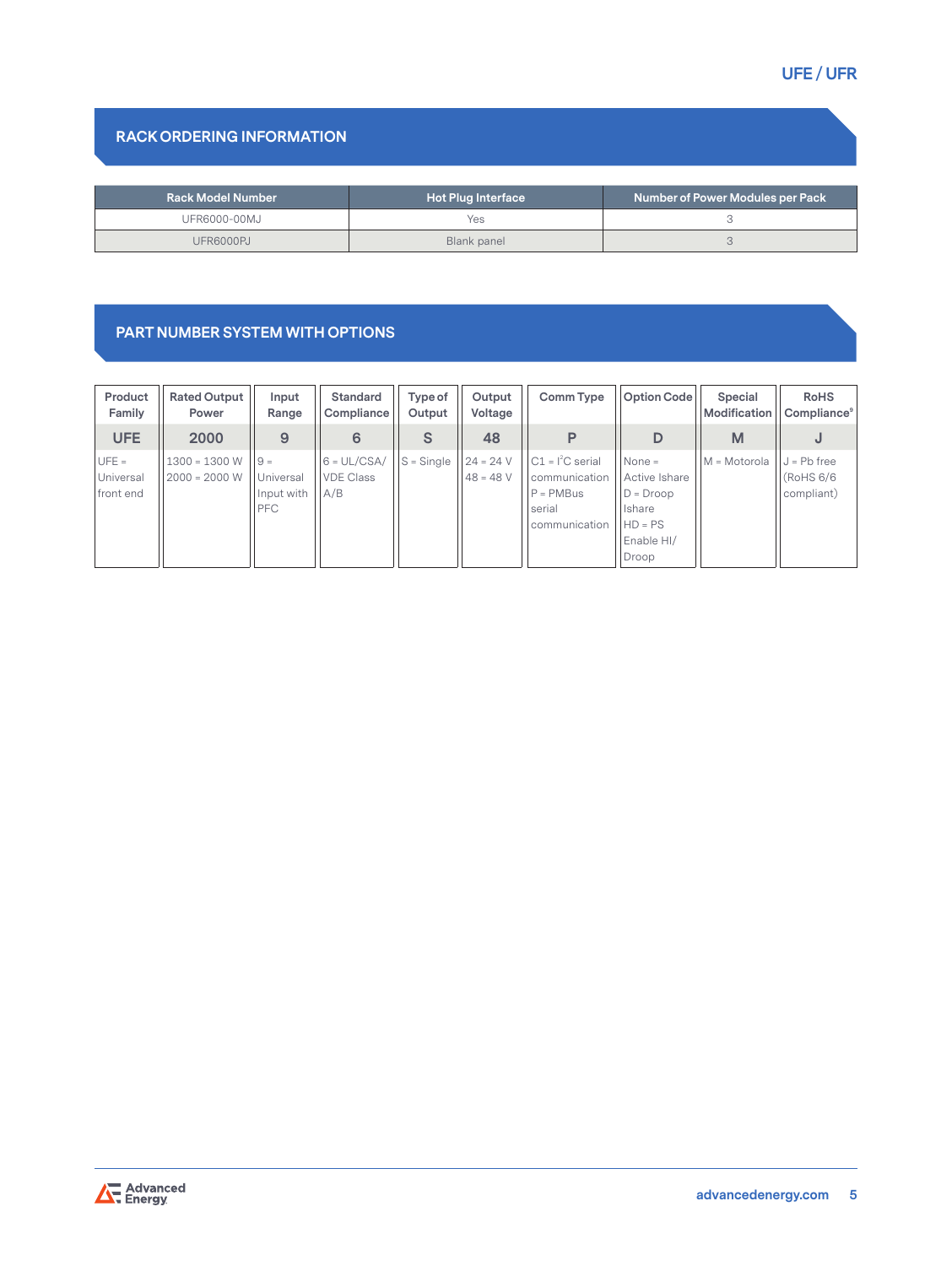#### **MECHANICAL DRAWING**





Power Connections Layout (Looking into Connector Side of UFE Power Supply)

| <b>Power Supply Connector Pinout</b> |            |            |            |            |                             |  |
|--------------------------------------|------------|------------|------------|------------|-----------------------------|--|
| Pin                                  | D          | C          |            | B          | A                           |  |
| P1                                   |            |            | L1         |            |                             |  |
| P <sub>2</sub>                       |            |            | L2         |            |                             |  |
| P <sub>3</sub>                       |            |            | <b>PEG</b> |            |                             |  |
| $\mathbf{1}$                         | Sense-     | Sense+     |            | <b>GND</b> | Shortpin                    |  |
| $\overline{2}$                       | Present-L  | <b>GND</b> |            | PS-IDO     | <b>GND</b>                  |  |
| 3                                    | PS-ID3     | PS-ID2     |            | <b>GND</b> | 12V-AUX                     |  |
| $\overline{4}$                       | <b>GND</b> | <b>SCL</b> |            | PS-ID1     | <b>GND</b>                  |  |
| 5                                    | <b>SDA</b> | <b>GND</b> |            | <b>GND</b> | $I^2C$ -En-H<br>(Comm-EN-H) |  |
| 6                                    | SMBALERT#  | Ishare     |            | DC-OK-L    | PS-EN (Control)             |  |
| <b>P4</b>                            |            |            | DC-N       |            |                             |  |
| P <sub>5</sub>                       | $DC_N$     |            |            |            |                             |  |
| <b>P6</b>                            | $DC_P$     |            |            |            |                             |  |
| P7                                   |            |            | $DC_P$     |            |                             |  |

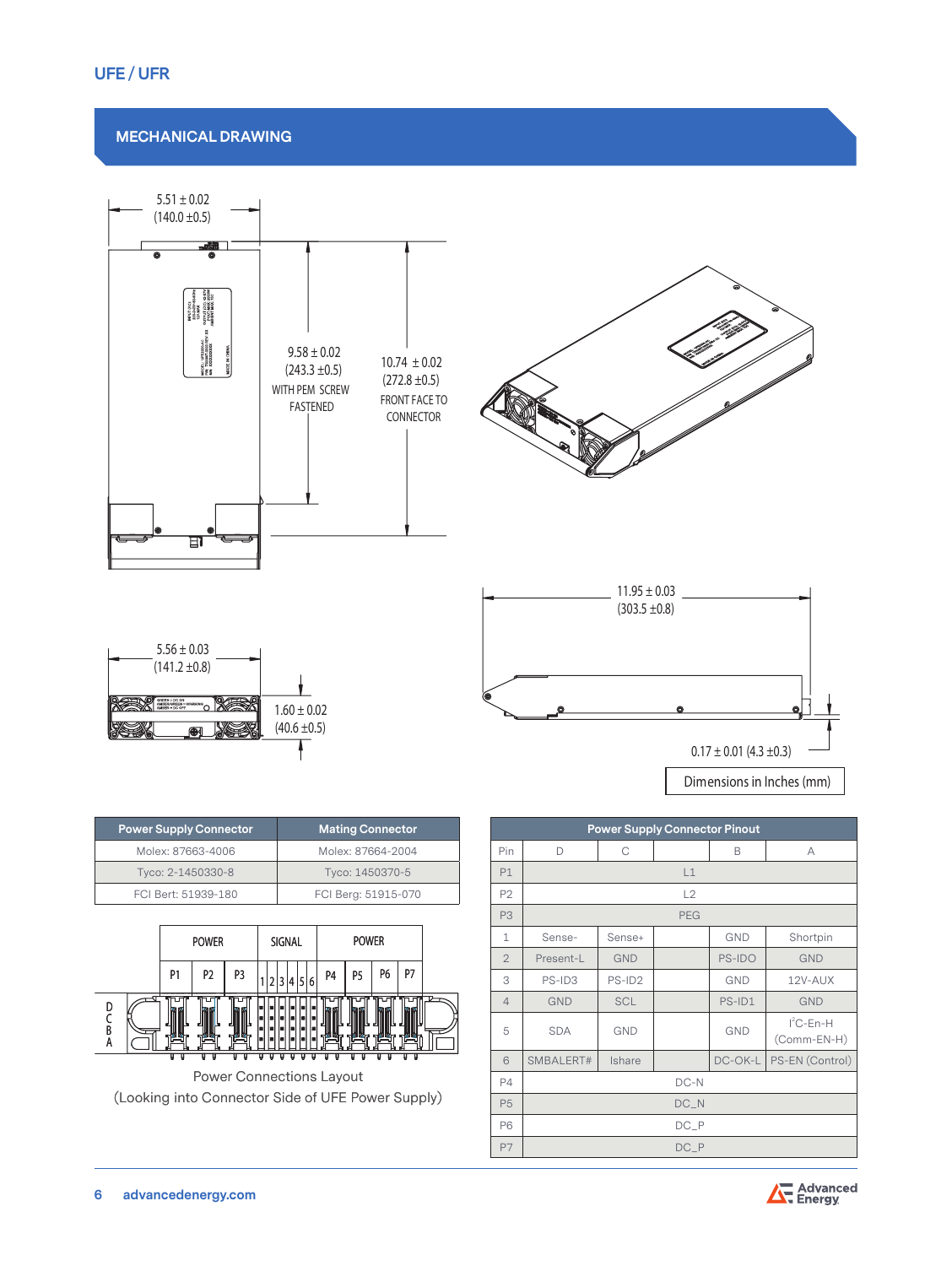# **RACK SPECIFICATIONS**



| <b>Rack Signal Connector Pinout</b> |                                     |     |                |  |  |  |  |
|-------------------------------------|-------------------------------------|-----|----------------|--|--|--|--|
| Pin                                 | Function                            | Pin | Function       |  |  |  |  |
| $\mathbf{1}$                        | 48 V Sense+                         | 14  | 48 V Ishare    |  |  |  |  |
| 2                                   | Ground                              | 15  | Unit 1 Present |  |  |  |  |
| 3                                   | 48 V Sense-                         | 16  | Ground         |  |  |  |  |
| $\overline{4}$                      | Ground                              | 17  | Unit 2 Present |  |  |  |  |
| 5                                   | PS-EN (Control)                     | 18  | Ground         |  |  |  |  |
| 6                                   | DC1-OK0-L                           | 19  | Unit 3 Present |  |  |  |  |
| 7                                   | DC2-OK-L                            | 20  | Ground         |  |  |  |  |
| 8                                   | DC3-OK-L                            | 21  | <b>SCL</b>     |  |  |  |  |
| 9                                   | I <sup>2</sup> C-En-H-1 (Comm-En-H) | 22  | Ground         |  |  |  |  |
| 10                                  | I <sup>2</sup> C-En-H-2 (Comm-En-H) | 23  | <b>SDA</b>     |  |  |  |  |
| 11                                  | I <sup>2</sup> C-En-H-3 (Comm-En-H) | 24  | Ground         |  |  |  |  |
| 12                                  | Ground                              | 25  | SMBALERT#      |  |  |  |  |
| 13                                  | 12 V-Aux                            | 26  | N/C            |  |  |  |  |



| Signal Connector (1 per shelf) |                         |  |  |  |  |
|--------------------------------|-------------------------|--|--|--|--|
| <b>Shelf Connector</b>         | <b>Mating Connector</b> |  |  |  |  |
| Molex: 52986-2679              | Molex: 52316-2619       |  |  |  |  |
| Tyco: 2-178238-4               | Tyco: 2-5175677-4       |  |  |  |  |

| AC Input Connector (3 per shelf)           |                                     |  |  |  |  |
|--------------------------------------------|-------------------------------------|--|--|--|--|
| Mating Connector<br><b>Shelf Connector</b> |                                     |  |  |  |  |
| IEC320 C20 Socket                          | IEC320 C20 Plug<br>(Straight Entry) |  |  |  |  |

| <b>Shelf DIP Switch Table</b> |                   |                   |  |  |  |  |
|-------------------------------|-------------------|-------------------|--|--|--|--|
| <b>Shelf Number</b>           | <b>DIP Switch</b> | <b>DIP Switch</b> |  |  |  |  |
|                               | Up                | Up                |  |  |  |  |
|                               | Up                | Down              |  |  |  |  |
|                               | Down              | Up                |  |  |  |  |
|                               | Down              | Down              |  |  |  |  |

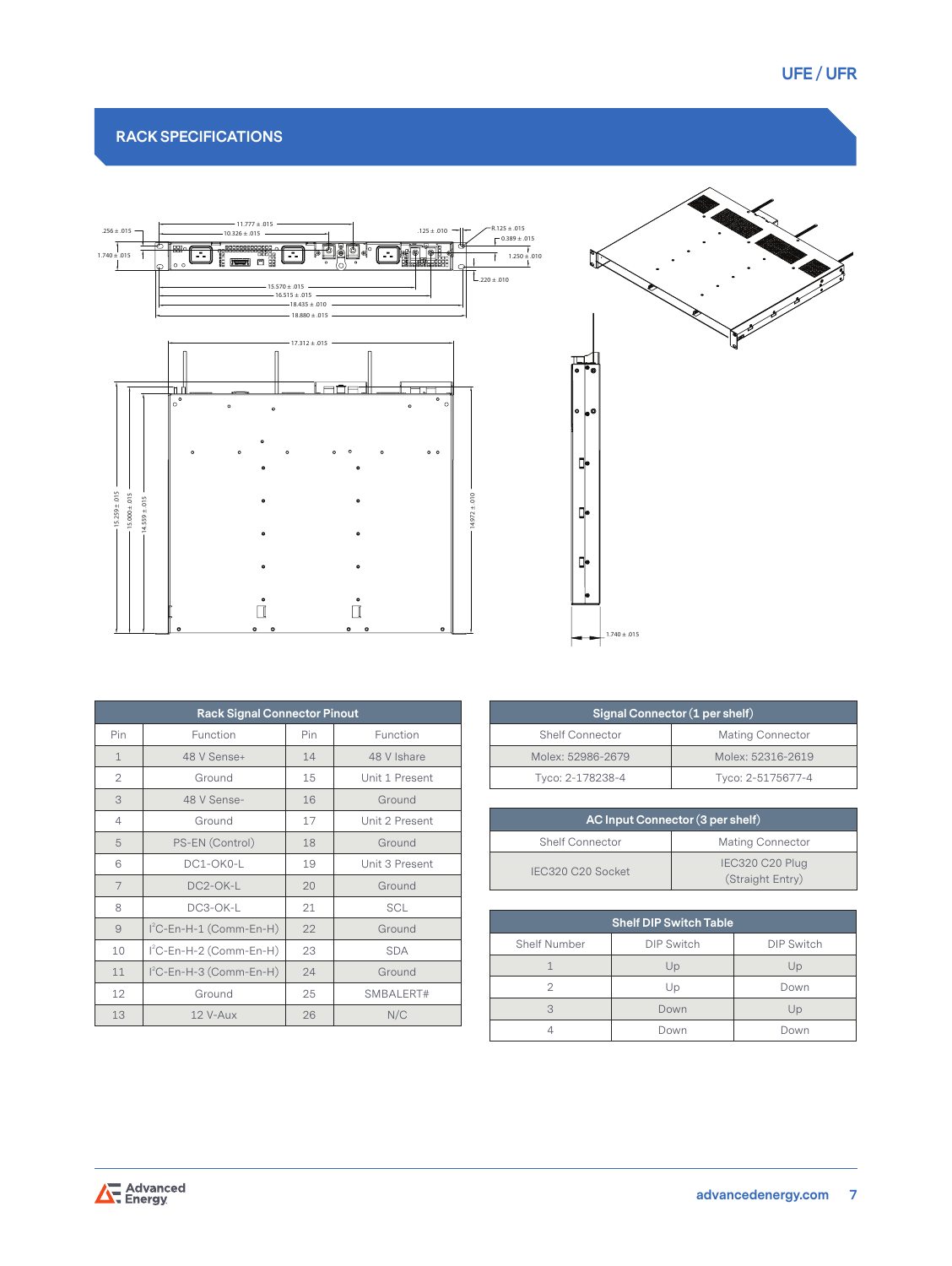# **UFE / UFR**

# **DERATING CURVES**